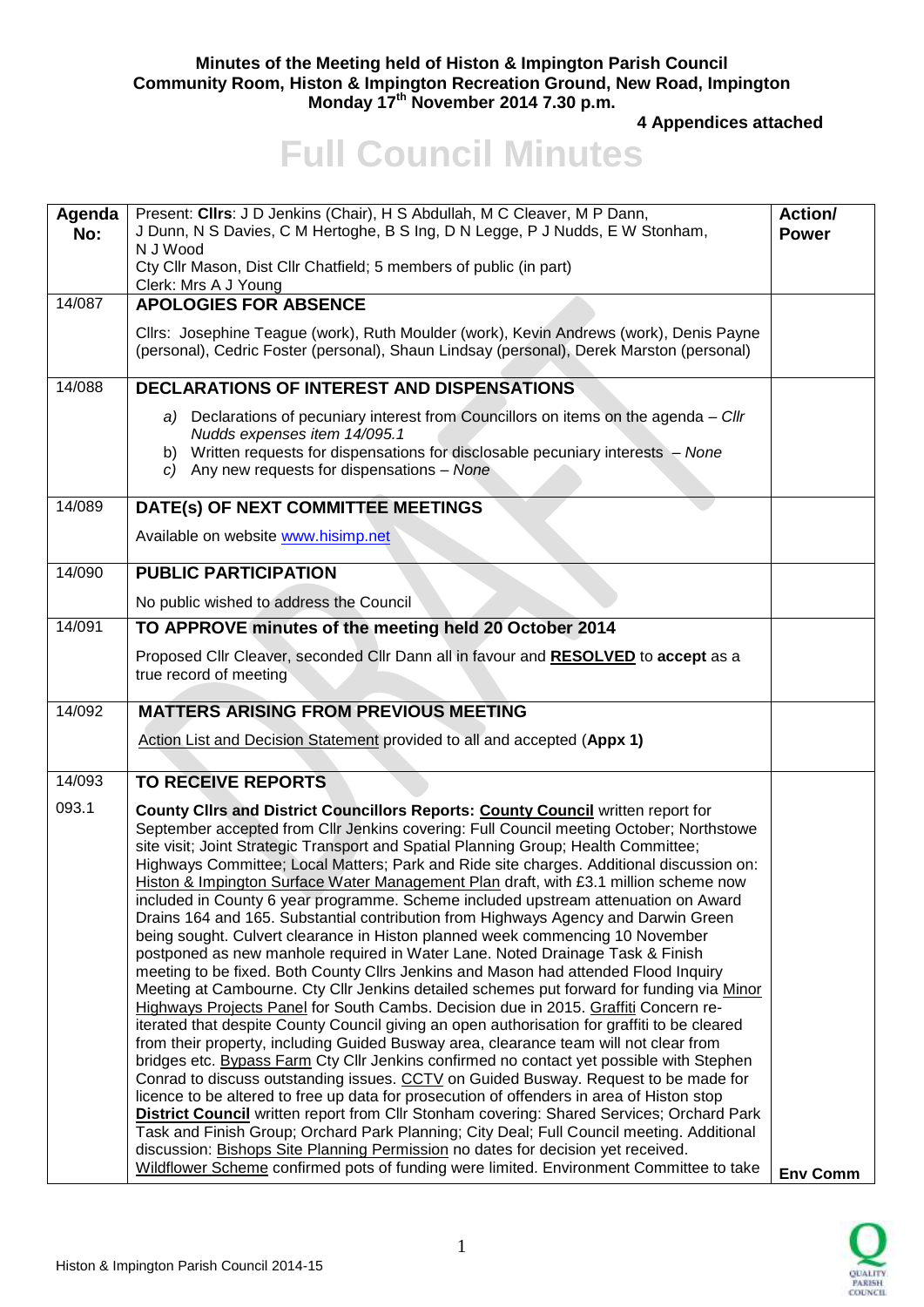| 093.2          | forward any request to SCDC via Rob Mungovan<br>Clerks Report (Pg 1-2) (Appendix 2) accepted. Noted Newsletter copy deadline 5<br>December. Copy of address from South Cambs Parish Council Conference 28 October by<br>Steve Criswell copied to all. Members commented that higher tier Councils may not                                                                                                                                                                                                                                                                                                                                                                                                                                                                                                                                                                                                                                                                                                                                                                                                                                                                                                                                                                                                                                                                                                                                        |                                   |
|----------------|--------------------------------------------------------------------------------------------------------------------------------------------------------------------------------------------------------------------------------------------------------------------------------------------------------------------------------------------------------------------------------------------------------------------------------------------------------------------------------------------------------------------------------------------------------------------------------------------------------------------------------------------------------------------------------------------------------------------------------------------------------------------------------------------------------------------------------------------------------------------------------------------------------------------------------------------------------------------------------------------------------------------------------------------------------------------------------------------------------------------------------------------------------------------------------------------------------------------------------------------------------------------------------------------------------------------------------------------------------------------------------------------------------------------------------------------------|-----------------------------------|
| 093.3          | appreciate the quality of sports provision in necklace villages, used by City residents but<br>without any funding from the City developments.<br><b>Chairman's Report (Appendix 3)</b> accepted. Queries on Bam Nuttall procurement raised                                                                                                                                                                                                                                                                                                                                                                                                                                                                                                                                                                                                                                                                                                                                                                                                                                                                                                                                                                                                                                                                                                                                                                                                      |                                   |
| 093.4          | <b>Other Committee Chair Reports/Items for Decision</b><br>Kings Meadow Next meeting due 10 December                                                                                                                                                                                                                                                                                                                                                                                                                                                                                                                                                                                                                                                                                                                                                                                                                                                                                                                                                                                                                                                                                                                                                                                                                                                                                                                                             |                                   |
| 093.5          | Highways Committee draft minutes 16 October provided to all and accepted. Next meeting<br>due 4 December. StAC Junction Improvement Works Cllr Legge outlined discussion at<br>Highways Committee agreeing latest design and Parish Council funding of up to £10k.<br>County Council had advised Parish Council costs may exceed estimate of £10k. Following<br>some discussion on the design and future health of tree on triangle and Parish Council duty<br>to protect trees with TPO's, consultation plans to include website and letter drop to nearby<br>residents, proposed Cllr Davies, seconded Cllr Abdullah 7 in favour, 2 against, 2<br>abstentions and <b>agreed</b> that Council is minded to proceed with additional funding, although<br>hopeful that StAC be prepared to help fund. Highways Committee to consider way forward<br>4 December and provide any resulting request to Finance Committee<br>Recreation Committee draft minutes 14 October provided to all and accepted. Next<br>meeting due 24 November<br>Youth Committee next meeting due 8 December<br>Community Park Project Committee next meeting date to be arranged, Committee will then<br>be formally converted to Working Party<br>Any Working Group/Task & Finish Group Reports<br>Neighbourhood Plan Steering Group/Project Team meeting held 30 October. Cllr Wood<br>reported on useful input. Notes to be circulated with newsletter article planned | <b>Highways</b><br>Comm           |
|                | Drainage Task & Finish date to be re-arranged following cancellation of meeting due 12<br>November<br>Communication & Engagement Working Party meeting held 13 November, being last<br>meeting. Cllr Jenkins to produce final paper for January Full Council<br>Public Art meeting due 19 November                                                                                                                                                                                                                                                                                                                                                                                                                                                                                                                                                                                                                                                                                                                                                                                                                                                                                                                                                                                                                                                                                                                                               | <b>Jan Full</b><br><b>Council</b> |
| 14/094         | TO ACCEPT COMMITTEE REPORTS note actions and agree                                                                                                                                                                                                                                                                                                                                                                                                                                                                                                                                                                                                                                                                                                                                                                                                                                                                                                                                                                                                                                                                                                                                                                                                                                                                                                                                                                                               |                                   |
| 094.1          | Planning Committee draft minutes 11 November electronically sent. Hard copies to be<br>provided at January Full Council                                                                                                                                                                                                                                                                                                                                                                                                                                                                                                                                                                                                                                                                                                                                                                                                                                                                                                                                                                                                                                                                                                                                                                                                                                                                                                                          |                                   |
| 094.2<br>094.3 | <b>Environment Committee draft minutes 4 November provided to all and accepted</b><br><b>Employment Committee draft minutes 10 November provided to Councillors only. Next</b><br>meeting due 4 December                                                                                                                                                                                                                                                                                                                                                                                                                                                                                                                                                                                                                                                                                                                                                                                                                                                                                                                                                                                                                                                                                                                                                                                                                                         |                                   |
| 094.4          | To Co-Opt Committee members as appropriate Committee vacancies reported. Noted Cllr<br>Moulder had resigned from Environment Committee. All agreed to co-opt Cllr Christine<br>Hertoghe to Planning Committee and Environment Committee                                                                                                                                                                                                                                                                                                                                                                                                                                                                                                                                                                                                                                                                                                                                                                                                                                                                                                                                                                                                                                                                                                                                                                                                          |                                   |
| 14/095         | TO RECEIVE Finance & Administration Report (Appx 2 Pgs 3,4)                                                                                                                                                                                                                                                                                                                                                                                                                                                                                                                                                                                                                                                                                                                                                                                                                                                                                                                                                                                                                                                                                                                                                                                                                                                                                                                                                                                      |                                   |
| 095.1<br>095.2 | Next meeting due 15 December. Cllr Nudds left the meeting for item having declared a<br>pecuniary interest.<br>Delegated payment of accounts noted<br>Approve payment of outstanding accounts Proposed Cllr Wood, seconded Cllr Davies all in<br>favour and <b>RESOLVED</b> to approve.                                                                                                                                                                                                                                                                                                                                                                                                                                                                                                                                                                                                                                                                                                                                                                                                                                                                                                                                                                                                                                                                                                                                                          |                                   |
| 095.3<br>095.4 | Amounts paid in and correspondence noted. Cllr Nudds returned to the meeting<br>SCDC Parish Precept and Estimated Tax Base<br>Histon 1762.8 Impington 1490.6, indicating a 2.22% increase in precept receipts. Chairman<br>asked members to take part in discussion on precept proposals at end of meeting, under                                                                                                                                                                                                                                                                                                                                                                                                                                                                                                                                                                                                                                                                                                                                                                                                                                                                                                                                                                                                                                                                                                                                |                                   |
|                | "In Committee" item. At this point with agreement of Council, Chair suspended Standing<br>Orders and brought forward item 097.1.                                                                                                                                                                                                                                                                                                                                                                                                                                                                                                                                                                                                                                                                                                                                                                                                                                                                                                                                                                                                                                                                                                                                                                                                                                                                                                                 |                                   |
| 14/096         | <b>TO RECEIVE Recent Correspondence</b>                                                                                                                                                                                                                                                                                                                                                                                                                                                                                                                                                                                                                                                                                                                                                                                                                                                                                                                                                                                                                                                                                                                                                                                                                                                                                                                                                                                                          |                                   |
| 096.1<br>096.2 | Circulation File available on request<br>No other correspondence received                                                                                                                                                                                                                                                                                                                                                                                                                                                                                                                                                                                                                                                                                                                                                                                                                                                                                                                                                                                                                                                                                                                                                                                                                                                                                                                                                                        |                                   |

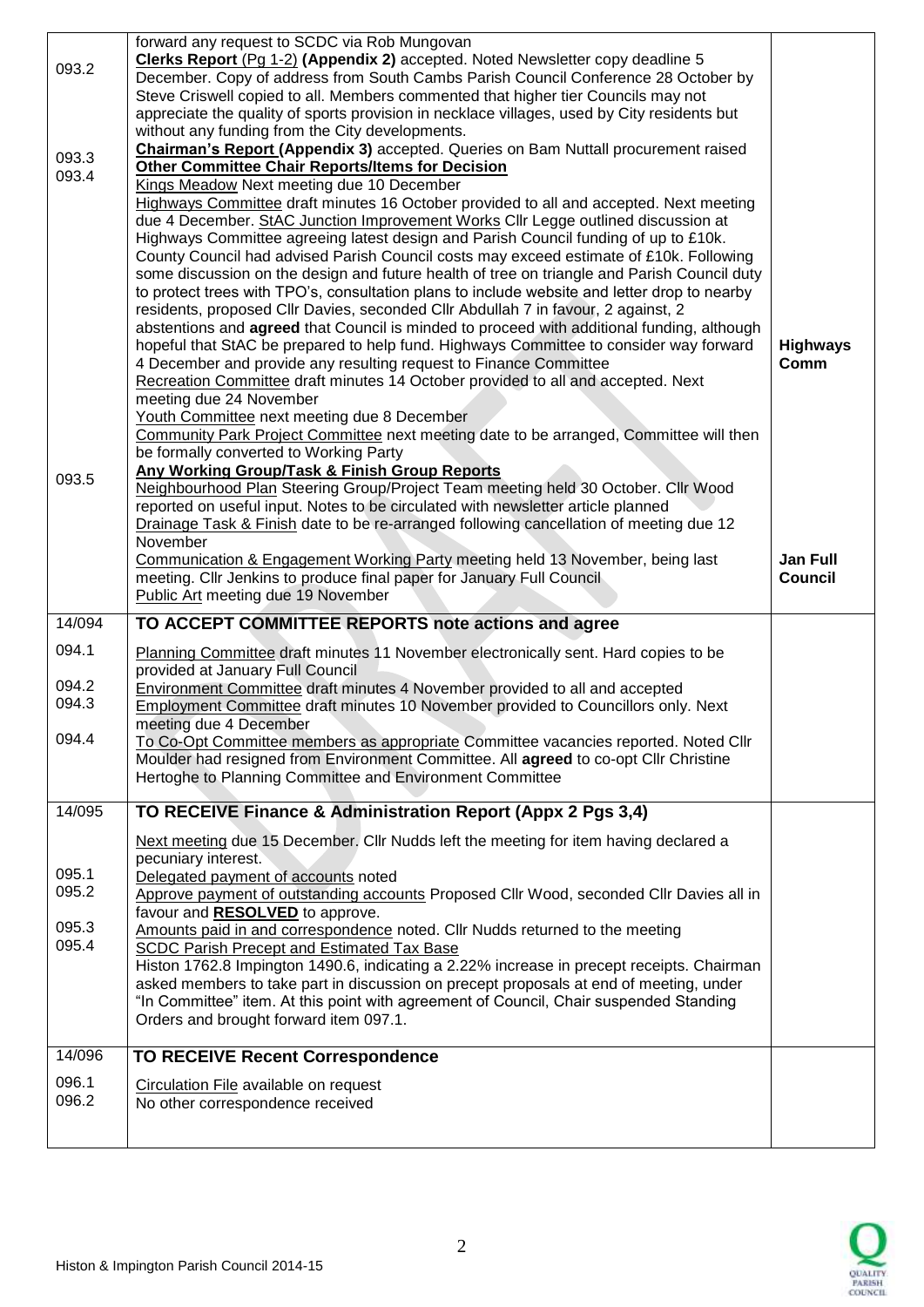| 14/097 | <b>OTHER MATTERS</b>                                                                                                                                                                                                                                                                                                                                                                                                                                                                                                                                                                                                                                                                                                                                                                                                                                                                                                                                                                                                                                                                                                                                                                                                                                                                                                                     |  |  |
|--------|------------------------------------------------------------------------------------------------------------------------------------------------------------------------------------------------------------------------------------------------------------------------------------------------------------------------------------------------------------------------------------------------------------------------------------------------------------------------------------------------------------------------------------------------------------------------------------------------------------------------------------------------------------------------------------------------------------------------------------------------------------------------------------------------------------------------------------------------------------------------------------------------------------------------------------------------------------------------------------------------------------------------------------------------------------------------------------------------------------------------------------------------------------------------------------------------------------------------------------------------------------------------------------------------------------------------------------------|--|--|
| 097.1  | Presentation from Recreation Committee on Community tennis courts and cricket nets                                                                                                                                                                                                                                                                                                                                                                                                                                                                                                                                                                                                                                                                                                                                                                                                                                                                                                                                                                                                                                                                                                                                                                                                                                                       |  |  |
|        | project. Paper provided to all<br>Neil Davies, Vernon Dudley and Nicky Wright delivered presentation on proposals for<br>improvement projects at Recreation Ground (Appx 4, briefing paper and presentation). 3<br>other Tennis Club members attended. Neil Davies introduced with a recap on history of<br>Histon & Impington Recreation Ground, having been in its present location for a century<br>being a 16 acre site, 8 acres owned and remainder on lease until 2036. He detailed the<br>Recreation Ground development project and how costs were met from £400k from funders<br>and Parish Council borrowing in 2006 over 25 years of approximately £450k. Also details of<br>progress with wide community use of current facilities and further development e.g. outdoor<br>gym and Play Area and the need to continue momentum to ensure the Parish Council offer<br>a thriving sports community for all ages.<br>Cricket Nets Cllr Ing advised he had taken no part discussions<br>Current nets erected in 2000 now unsafe for faster bowlers. New nets expected to<br>$\bullet$<br>have a 10-15 year life span<br>Cricket club have excellent record of retaining from a young age, moving through to<br>$\bullet$<br>first team<br>Cricket Club are remarkably successful against better funded clubs who use<br>$\bullet$ |  |  |
|        | professional players, something they do not wish to do, heavy investment however in<br>coaching                                                                                                                                                                                                                                                                                                                                                                                                                                                                                                                                                                                                                                                                                                                                                                                                                                                                                                                                                                                                                                                                                                                                                                                                                                          |  |  |
|        | Grant funding not readily available for replacement facilities. However £10k has been<br>$\bullet$<br>identified, including a loan the cricket club would pay over a 5 year term, leaving a<br>surplus requirement of £20k                                                                                                                                                                                                                                                                                                                                                                                                                                                                                                                                                                                                                                                                                                                                                                                                                                                                                                                                                                                                                                                                                                               |  |  |
|        | Tennis Courts Appendix sets out proposals (Appx 4)<br>Additional points made:                                                                                                                                                                                                                                                                                                                                                                                                                                                                                                                                                                                                                                                                                                                                                                                                                                                                                                                                                                                                                                                                                                                                                                                                                                                            |  |  |
|        | Tennis Club members did have mixed feelings about the loss of grass courts but felt<br>the issues outweigh the loss and for the club to prosper and be successful into the<br>future, all weather surface required                                                                                                                                                                                                                                                                                                                                                                                                                                                                                                                                                                                                                                                                                                                                                                                                                                                                                                                                                                                                                                                                                                                       |  |  |
|        | Grass courts have limited playing season of 5 months maximum, being locked and<br>٠<br>unusable for 7 months of the year. Members in today's world need certainty of play<br>and 30% of members lost every year                                                                                                                                                                                                                                                                                                                                                                                                                                                                                                                                                                                                                                                                                                                                                                                                                                                                                                                                                                                                                                                                                                                          |  |  |
|        | Tennis Club recognise it would only be a user, and noted Friends of The Rec would<br>$\bullet$<br>intend to provide activity for all sorts of ages. Issue of compromise with sports surfaces<br>raised. Would need to be tennis-specific.                                                                                                                                                                                                                                                                                                                                                                                                                                                                                                                                                                                                                                                                                                                                                                                                                                                                                                                                                                                                                                                                                                |  |  |
|        | Development Plan to be drawn up                                                                                                                                                                                                                                                                                                                                                                                                                                                                                                                                                                                                                                                                                                                                                                                                                                                                                                                                                                                                                                                                                                                                                                                                                                                                                                          |  |  |
|        | Testimonials on the family friendly club set-up heard, together with social aspects and<br>nurture of Junior section                                                                                                                                                                                                                                                                                                                                                                                                                                                                                                                                                                                                                                                                                                                                                                                                                                                                                                                                                                                                                                                                                                                                                                                                                     |  |  |
|        | Experience of Cambs Lawn Tennis Association regarding struggles of the vast majority<br>$\bullet$<br>of clubs where vibrancy not seen                                                                                                                                                                                                                                                                                                                                                                                                                                                                                                                                                                                                                                                                                                                                                                                                                                                                                                                                                                                                                                                                                                                                                                                                    |  |  |
|        | Early indications from SCDC do not show any issues regarding planning permission,<br>٠<br>including floodlights                                                                                                                                                                                                                                                                                                                                                                                                                                                                                                                                                                                                                                                                                                                                                                                                                                                                                                                                                                                                                                                                                                                                                                                                                          |  |  |
|        | VAT liability issues to be investigated<br>٠                                                                                                                                                                                                                                                                                                                                                                                                                                                                                                                                                                                                                                                                                                                                                                                                                                                                                                                                                                                                                                                                                                                                                                                                                                                                                             |  |  |
|        | Indications that grant funding applications for this project would not prejudice other<br>applications planned elsewhere in villages<br>Cllr Ing spoke in support on the proposals:                                                                                                                                                                                                                                                                                                                                                                                                                                                                                                                                                                                                                                                                                                                                                                                                                                                                                                                                                                                                                                                                                                                                                      |  |  |
|        | Parish Council has assumed objective of improving fitness and health of our residents<br>٠<br>as well as much youth provision as can                                                                                                                                                                                                                                                                                                                                                                                                                                                                                                                                                                                                                                                                                                                                                                                                                                                                                                                                                                                                                                                                                                                                                                                                     |  |  |
|        | Vibrant clubs provide a cohesion and loyalty, one of the joys of living in a community.<br>٠<br>Importance of maintaining essential components of structure of our villages<br>It was noted the Parish Council will be asked to support applications for grant funding in<br>February 2015. The decision on funding level of Parish Council would be requested in<br>Autumn 2015<br>Questions followed:<br>Cllr Nudds - queried timeframe for cricket nets?<br>Answer - Required for start of next season. Recreation Committee would put in funding<br>request to precept discussion<br>Cllr Dunn - site of nets?                                                                                                                                                                                                                                                                                                                                                                                                                                                                                                                                                                                                                                                                                                                       |  |  |
|        | Answer - Would be relocated slightly, pedestrian access from football club car park may                                                                                                                                                                                                                                                                                                                                                                                                                                                                                                                                                                                                                                                                                                                                                                                                                                                                                                                                                                                                                                                                                                                                                                                                                                                  |  |  |

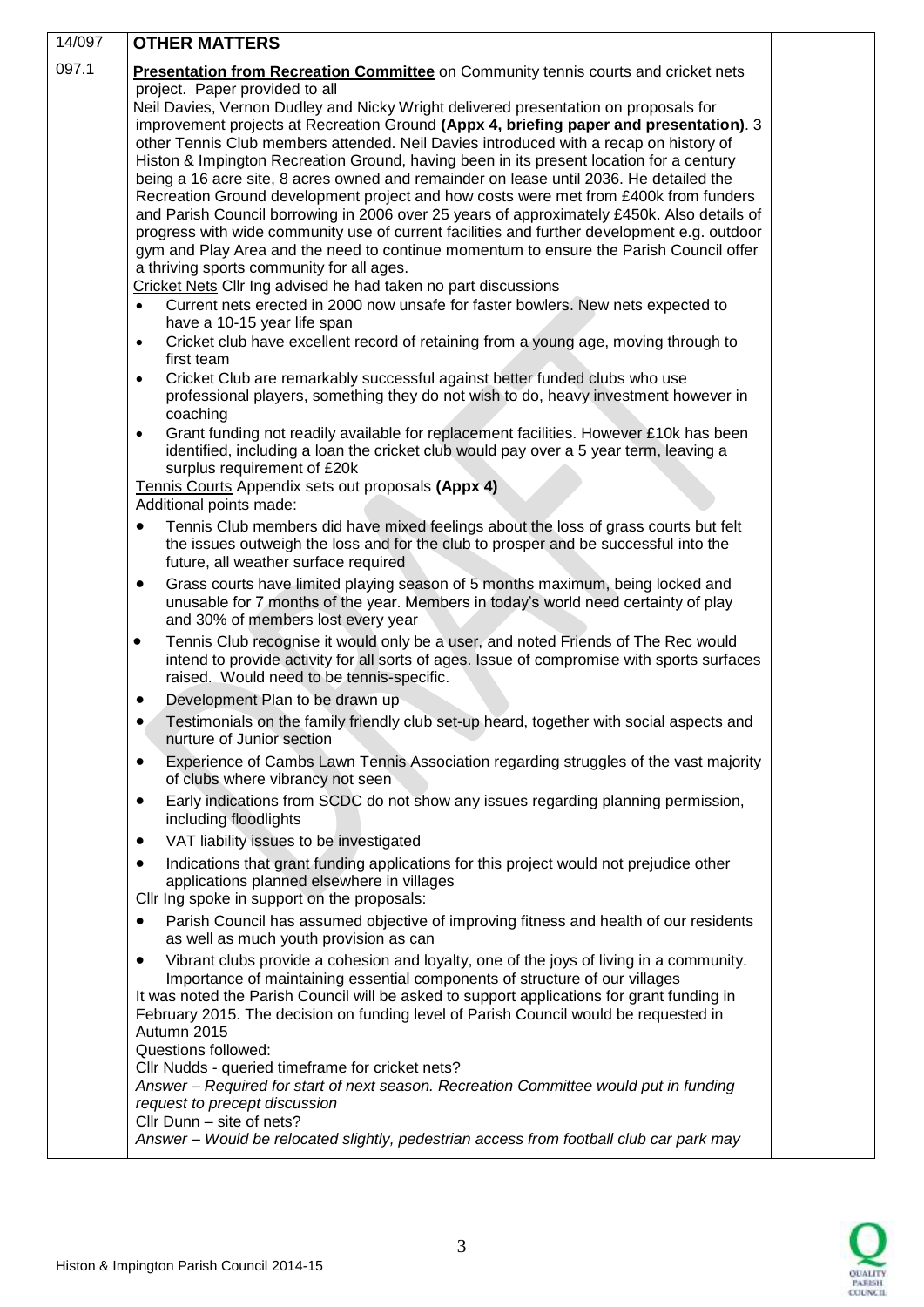|       | need to be closed/relocated. Lighting may need attention<br>Cllr Abdullah - Had covers for grass or lights for grass been considered?<br>Answer - Does not work as dew still settles.<br>Concern over cost and loss of other projects or extra burden on residents through precept.<br>Whilst sympathetic to the cause, concern over where this expenditure would stand in<br>priority of things<br>Concern over implicit support of funding if supporting funding application in February 2015<br>Answer - Autumn decision on funding detailed<br>Cllr Nudds - Concern over extra administration burden of usage and coaching etc.<br>Projections on Parish Council over a period of time required. Query over priority for local<br>residents<br>Answer - Envisage membership would double, resulting in expected increase in payment |                                       |
|-------|-----------------------------------------------------------------------------------------------------------------------------------------------------------------------------------------------------------------------------------------------------------------------------------------------------------------------------------------------------------------------------------------------------------------------------------------------------------------------------------------------------------------------------------------------------------------------------------------------------------------------------------------------------------------------------------------------------------------------------------------------------------------------------------------------------------------------------------------|---------------------------------------|
|       | to Recreation Committee. Also significant increase on income for public courts expected.<br>Complete transformation of administration expected, to include on-line booking and better<br>links-in to fitness, provision of equipment<br>Chairman summed up:<br>Presentation document would be shared on Parish Council website and article in                                                                                                                                                                                                                                                                                                                                                                                                                                                                                           |                                       |
|       | newsletter                                                                                                                                                                                                                                                                                                                                                                                                                                                                                                                                                                                                                                                                                                                                                                                                                              |                                       |
|       | Recreation Committee need to develop a Recreation Development Plan to include<br>$\bullet$<br>capital budgets and to form priorities                                                                                                                                                                                                                                                                                                                                                                                                                                                                                                                                                                                                                                                                                                    |                                       |
|       | Both projects would appear to be good investments, but the issues is how to fund them<br>$\bullet$<br>if agreed                                                                                                                                                                                                                                                                                                                                                                                                                                                                                                                                                                                                                                                                                                                         |                                       |
|       | Members thanked the Tennis Club representatives for a good presentation, who left the<br>meeting                                                                                                                                                                                                                                                                                                                                                                                                                                                                                                                                                                                                                                                                                                                                        |                                       |
| 097.2 | Staff Matters Agreed that under the (Public Bodies (Admission to Meetings) Act 1960),<br>the public and representatives of the press and broadcast media be excluded from the<br>meeting during the consideration of the following items of business because of the<br>confidential nature of the business to be transacted                                                                                                                                                                                                                                                                                                                                                                                                                                                                                                             |                                       |
|       | Apprentice following confirmation advice from College of West Anglia, Proposed Cllr Ing,<br>seconded Cllr Davies all in favour to agree To accept Employment Committee<br>recommendation that an hourly rate be offered to any new apprentice to be employed                                                                                                                                                                                                                                                                                                                                                                                                                                                                                                                                                                            |                                       |
|       | from or after 5 January 2015, of £4.50 per hour week day rate and an enhanced rate of<br>£5.50 per hour for weekends, subject to delegated powers to clerk to agree more suitable<br>rate following advice from College of West Anglia at meeting due 13 November, up to the<br>maximum rate discussed by Council. Noted Assistant Groundsman had been willing to<br>substitute for Groundsman at weekend recently. Website and newsletter article planned to                                                                                                                                                                                                                                                                                                                                                                           |                                       |
|       | draw attention to role locally<br>Admin Assistant Proposed Cllr Ing seconded Cllr Wood To accept Employment                                                                                                                                                                                                                                                                                                                                                                                                                                                                                                                                                                                                                                                                                                                             |                                       |
|       | <b>Committee recommendation</b> to award a 2 scale increase (one scale for success in<br>CiLCA portfolio - as set out in adopted National Agreement on Salaries and Conditions of<br>Service of Local Council Clerks 2004 - and one scale for performance - in taking on new<br>duties with Highways Committee) from 1 December 2014 to Scale 17 and request that the<br>Employment Committee review the award within a 6 month period and determine whether<br>a further scale point be awarded. All in favour                                                                                                                                                                                                                                                                                                                         | <b>Employment</b><br><b>Committee</b> |
|       | Noted National agreement to award 2.2% pay rise to all staff from 1 January 2015, together<br>with non-consolidated pro-rata payments in December 2014 for all scales and April for<br>higher scales                                                                                                                                                                                                                                                                                                                                                                                                                                                                                                                                                                                                                                    |                                       |
| 097.3 | "In Committee" Precept Discussion<br>Chairman formally asked extension under Standing Order 1x). Agreed<br>Chairman took views of members on options for precept holding or increase for 2015-16,<br>noting decision may need to made prior to information on County Council or South Cambs<br>increases. Acceptance that increases will be necessary                                                                                                                                                                                                                                                                                                                                                                                                                                                                                   |                                       |
|       | Various views put forward on:<br>Sensible use of reserves; S106 time limits                                                                                                                                                                                                                                                                                                                                                                                                                                                                                                                                                                                                                                                                                                                                                             |                                       |
|       | Possibility of additional loans in part payment of projects<br>$\bullet$                                                                                                                                                                                                                                                                                                                                                                                                                                                                                                                                                                                                                                                                                                                                                                |                                       |
|       | Importance of 3 year capital plan and rationale for final requests<br>$\bullet$<br>1% on precept raised approximately £2,500<br>$\bullet$                                                                                                                                                                                                                                                                                                                                                                                                                                                                                                                                                                                                                                                                                               |                                       |
|       | Delegated responsibilities coming down from County or District<br>$\bullet$                                                                                                                                                                                                                                                                                                                                                                                                                                                                                                                                                                                                                                                                                                                                                             |                                       |
|       | Difference between increased expenditure to "stand still" and to increase services<br>٠<br>Finance Committee to discuss strategy 15 December in light of Committee budgets put                                                                                                                                                                                                                                                                                                                                                                                                                                                                                                                                                                                                                                                          |                                       |
|       | forward. Precept recommendation to be set 12 January 2015. All Councillors welcome to<br>attend                                                                                                                                                                                                                                                                                                                                                                                                                                                                                                                                                                                                                                                                                                                                         |                                       |